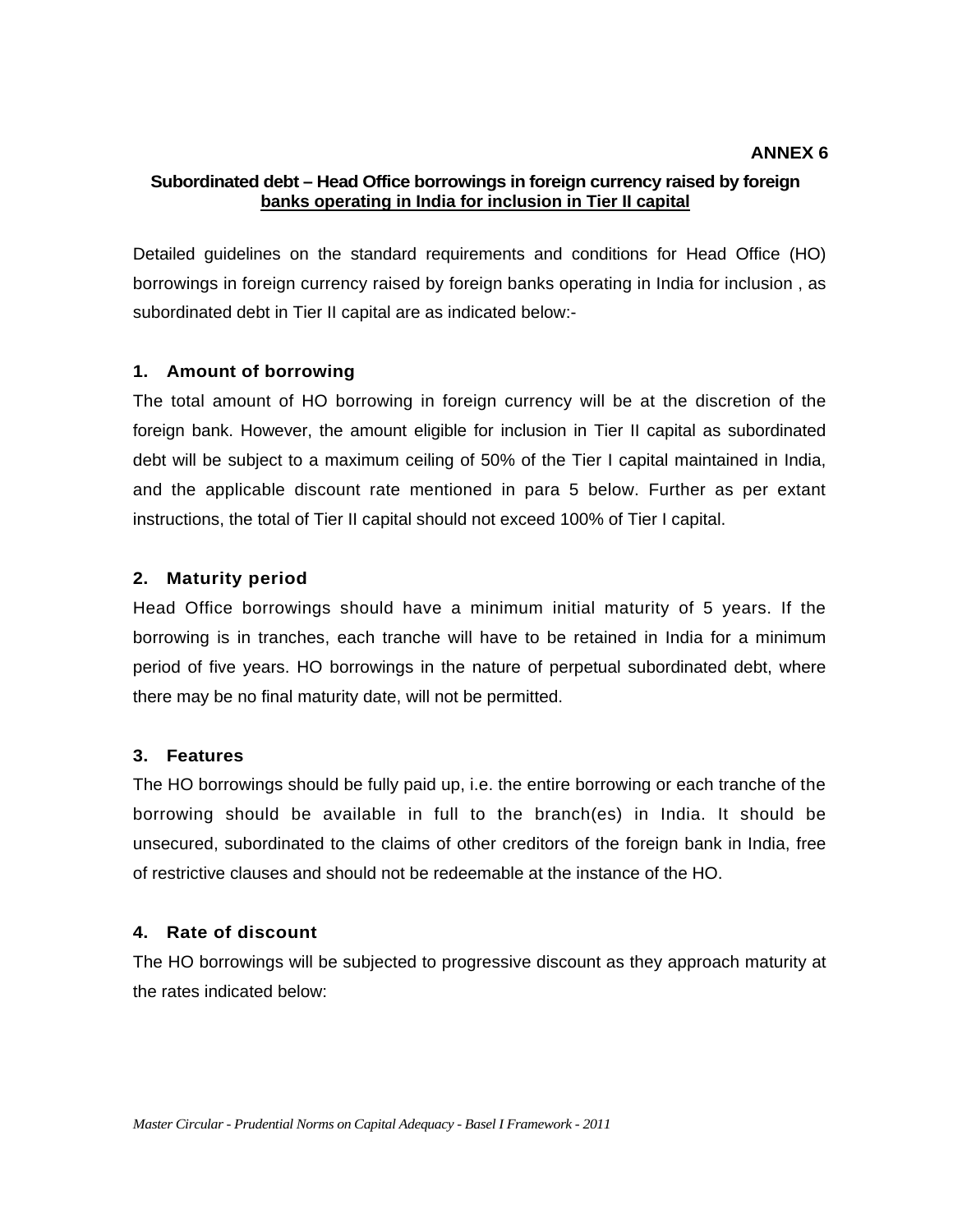| <b>Remaining maturity of borrowing</b>  | <b>Rate of discount</b>                                                                                                                        |
|-----------------------------------------|------------------------------------------------------------------------------------------------------------------------------------------------|
| More than 5 years                       | Not Applicable (the entire amount can be<br>included as subordinated debt in Tier II<br>capital subject to the ceiling mentioned in<br>para 2) |
| More than 4 years and less than 5 years | 20%                                                                                                                                            |
| More than 3 years and less than 4 years | 40%                                                                                                                                            |
| More than 2 years and less than 3 years | 60%                                                                                                                                            |
| More than 1 year and less than 2 years  | 80%                                                                                                                                            |
| Less than 1 year                        | 100%<br>(No<br>be treated<br>amount can<br>as<br>subordinated debt for Tier II capital)                                                        |

# **5. Rate of interest**

The rate of interest on HO borrowings should not exceed the on-going market rate. Interest should be paid at half yearly rests.

# **6. Withholding tax**

The interest payments to the HO will be subject to applicable withholding tax.

# **7. Repayment**

All repayments of the principal amount will be subject to prior approval of Reserve Bank of India, Department of Banking Operations and Development.

# **8. Documentation**

The bank should obtain a letter from its HO agreeing to give the loan for supplementing the capital base for the Indian operations of the foreign bank. The loan documentation should confirm that the loan given by Head Office would be subordinated to the claims of all other creditors of the foreign bank in India. The loan agreement will be governed by, and construed in accordance with the Indian law. Prior approval of the RBI should be obtained in case of any material changes in the original terms of issue.

# **9. Reserve requirements**

*Master Circular - Prudential Norms on Capital Adequacy - Basel I Framework - 2011* The total amount of HO borrowings is to be reckoned as liability for the calculation of net demand and time liabilities for the purpose of reserve requirements and, as such, will